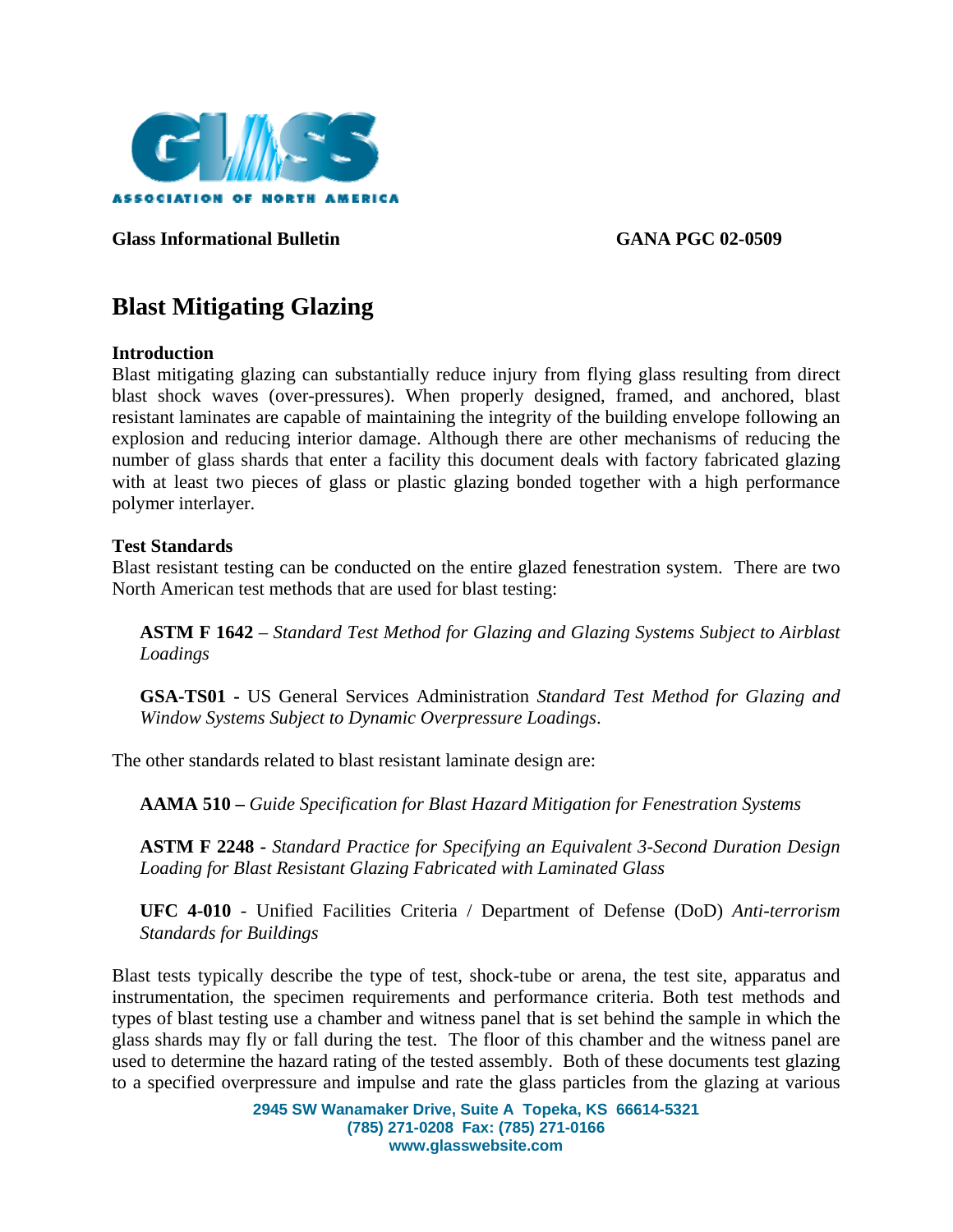hazard levels depending upon the amount, size and impact location of the glass particles. Ratings range from "no" or "low" hazard to "high" hazard. The test methods do not include or specify the blast requirements; overpressure, duration or impulse. These requirements must come from the test sponsor or specifying authority.

ASTM F 1642 sets forth procedures for the evaluation of hazards of glazing or glazing systems against air-blast loadings. This test method allows for glazing to be tested and rated with or without framing systems and is designed to test and rate all glazing, glazing systems, and glazing retrofit systems including, but not limited to, those fabricated from glass, plastic, glass-clad plastics, laminated glass, glass/plastic glazing materials, and film-backed glass.

GSA-TS01 is intended to ensure an adequate measure of standardization and quality assurance in the testing of window systems including but not limited to glazing, sealants, seats and seals, frames, anchorages and all attachments and/or secondary catcher or restraint mechanisms designed to mitigate the hazards from flying glass and debris. This standard is the sole test protocol by which blast resistant windows and related hazard mitigation technology and products shall be evaluated for facilities under the control and responsibility of the US General Services Administration (GSA). This test method has been adopted by the Interagency Security Committee (ISC). There are five GSA building classifications A through E and six performance levels 1, 2, 3A, 3B, 4  $\&$  5 as depicted in Figure 1.



*Figure 1. GSA/ISC performance conditions for window system response.* 

ASTM F 2248 is a practice for design and not a test method. It sets forth a method to specify an equivalent 3-second design loading suitable to use with ASTM E 1300 - *Standard Practice for Determining the Load Resistance of Glass in Buildings* to select the thickness and type of blast resistant glazing fabricated with laminated glass to glaze a fenestration. It applies to laminated glass only, including single laminated glass and insulating glass fabricated with laminated glass. It also assumes that the laminated glass will adhere to its supporting frame that restricts deflection of the edges of the glazing to L/160 under the equivalent 3-second duration design loading and that structural silicone sealant or adhesive glazing tape are used. Therefore this practice cannot be used for dry-glazed, or gasket glazing.

# **UFC 4-010**

*The Unified Facilities Criteria (UFC) Department of Defense (DoD) Minimum Antiterrorism Standards for buildings* provides proscriptive guidelines for ALL DoD buildings. It should be